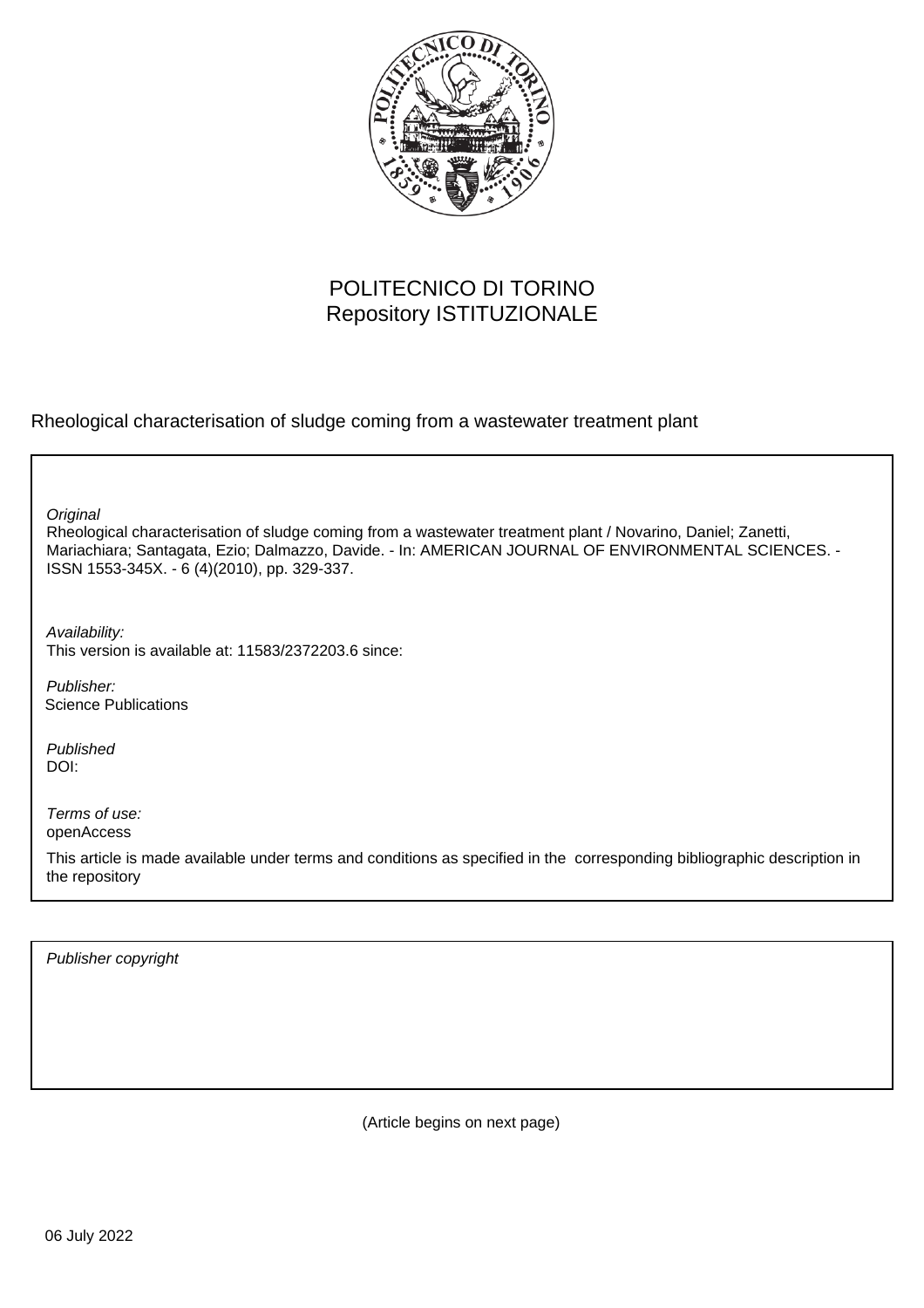American Journal of Environmental Sciences 6 (4): 329-337, 2010 ISSN 1553-345X © 2010 Science Publications

## **Rheological Characterization of Sludge Coming from a Wastewater Treatment Plant**

<sup>1</sup>Daniel Novarino, <sup>1</sup>Ezio Santagata, <sup>2</sup>Davide Dalmazzo and <sup>1</sup>Mariachiara Zanetti <sup>1</sup>Department of Hydraulics, Transport and Civil Infrastructures, Politecnico di Torino, Corso Duca degli Abruzzi 24, 10129 Torino, Italy <sup>2</sup>Department of Land, Environment and Geo-Engineering, Politecnico di Torino, Italy

**Abstract: Problem statement:** The aim of this study was that of studying the rheology of sewage sludge using two different rheological test protocols taken from literature and comparing them in order to evaluate which useful information are given from every protocol. **Approach:** Two different protocols have been used taking particularly into account the problems connected to sludge heterogeneous composition and to the interaction between solid-solid and solid-water particles in order to completely understand the rheological behavior of this suspension; moreover, the consequences of particular effects connected to test geometry and conditions have been considered. Two fundamental parameters have been modified in the samples: The total solids content and the polyelectrolyte addition. Sludge with 3 and 5% of total solids have been investigated, with or without polyelectrolyte using also microscope analysis to understand the effect of polyelectrolyte on the sludge. **Results:** As expected, it was noticed that sludge viscosity grows up increasing the total solids content and with the presence of polyelectrolyte. The effect of polyelectrolyte is that of separating the liquid-phase from the solid-phase of the sludge giving a more space-heterogeneous suspension with higher viscosity and higher non-Newtonian behavior. **Conclusion:** This study proved that combining two different protocols of analysis can be useful to furnish important and complementary information on sludge rheology especially when some parameters change from sample to sample. Moreover, in order to have good and consistent results, it is necessary to use particular attention on samples pretreatments.

**Key words:** Conditioned, polyelectrolyte, rheology, sewage sludge, suspended solids

## **INTRODUCTION**

 Rheology is a science which has had its main development in the transport field, in particular with the studies on bitumen and conglomerate used to pave roads, motorways and civil areas.

 Every fluid can be studied by a rheological point of view especially when it is necessary to understand its behavior in certain mechanical conditions. Rheological studies on cement and food industry are two examples of further applications of rheology to different fluids used in industrial applications. At last, a contribution to rheology is given also by the environmental sector especially concerning sewage sludge. Sewage sludge is a big problem for the environment because a complex treatment is necessary to obtain a final product useful for disposal or in agriculture. Sewage sludge can be defined as a suspension of organic and inorganic particles into a fluid; the presence of the suspended particles involves the fact that some interactions happen among solid-solid and solid-water particles whose

characteristics depend on many factors such as particle dimensions, pH, temperature and more. The main rheological parameter that is important to investigate is the viscosity; this parameter provides information about sludge flow characteristics when it is subjected to deformations in flow conditions. An other important parameter is the sludge yield point because it is directly correlated to sludge inner forces between particles and to particles concentration. Many studies have been developed in order to understand how these parameters could affect the rheological measurements (Sanin, 2002; Dentel, 1997; Mori *et al*., 2006; Guibaud *et al*., 2004; Forster, 2002). Sanin (2002) in particular has detected some aspects that influence the sludge rheological behavior: The viscosity of the dispersion medium, the particle concentration, the particle size and shape, the particle-particle and particle-dispersion medium interactions. The solids concentration is the main parameter influencing the sludge viscosity, in particular an increase of solids concentration determine an increase of sludge non-Newtonian behavior instead

**Corresponding Author:** Daniel Novarino, Department of Hydraulics, Transport and Civil Infrastructures, Politecnico di Torino, Corso Duca Degli Abruzzi 24, 10129 Torino, Italy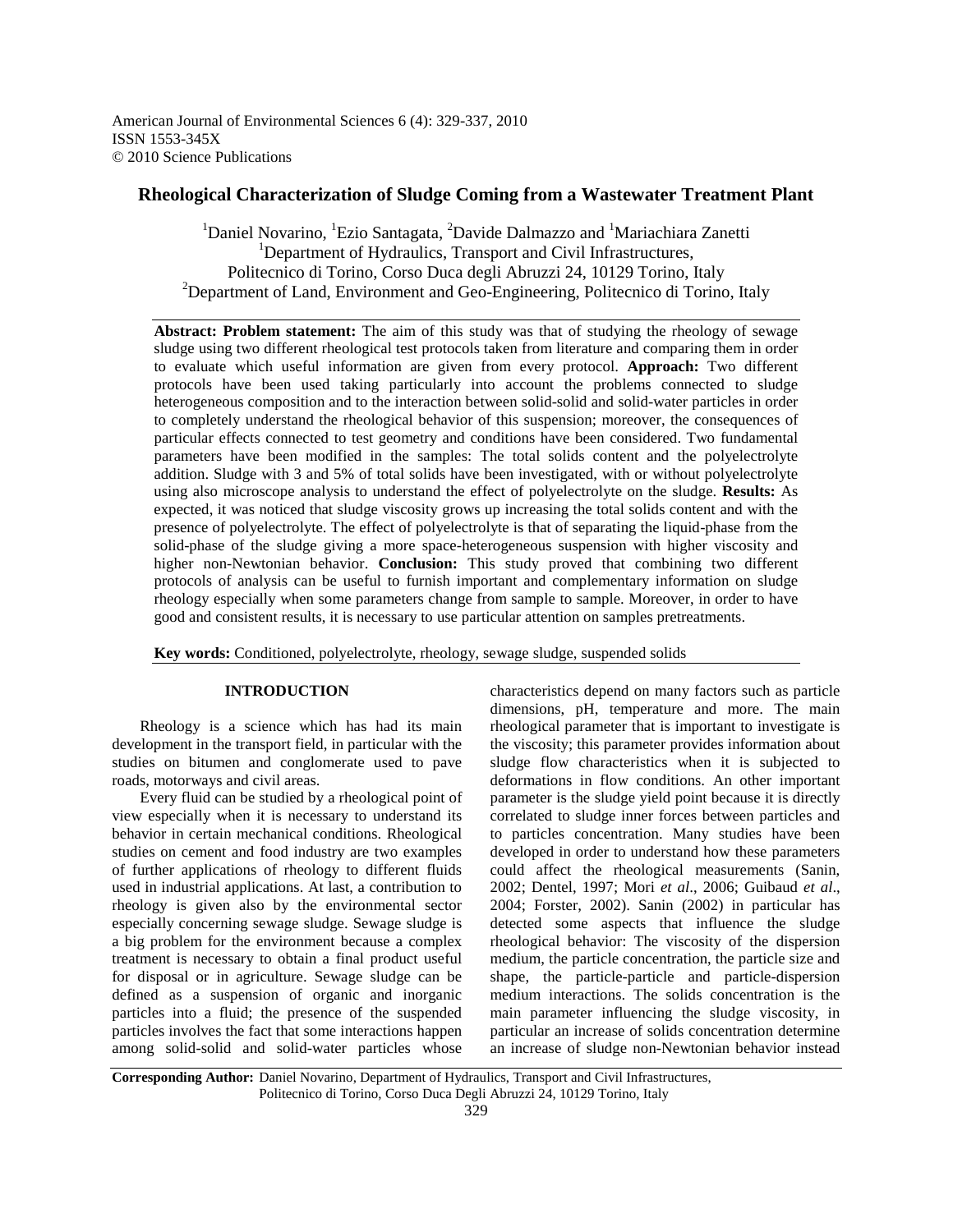of the Newtonian one that is typical of water and solutions with low solids concentration. The pH growth determine a viscosity increase, this effect is amplified if it's followed by a solids concentration growth; at last, the presence of polyelectrolyte used to improve the sludge dewatering process, modifies the sludge viscosity determining an increase of its values. Dentel (1997) has underlined the fact that in many cases it is quite difficult to correlate the theoretically described physical properties of the sludge (the viscosity that derives from rheological studies is one of these parameters) with the operational physical properties that are important in plant processes such as pumping characteristics and dewatering; despite of this, many studies furnish important correlations between these two aspects. In particular, the dewatering efficiency can be correlated with different squeezing velocities applied to the sludge (Chaari *et al*., 2003); the obtained results show that the dewatering increases with the decreasing of the squeezing velocity. The aim of this study is that of defining a method to perform rheological tests with sewage sludge keeping into account the sludge pretreatment phase, comparing two different protocols taken from literature in order to achieve the best conditions for rheological tests. Moreover the effects of polyelectrolyte addition to sewage sludge are investigated both by the physical and rheological point of view using also an optical microscope to investigate the physical characteristics of the sludge. The rheological behavior (shear stress-shear rate curves), the viscosity values, the yield stress values and the maximum shear stress are the observed parameters that furnish information on sewage sludge rheological characteristics.

## **MATERIALS AND METHODS**

**Sludge samples:** The sludge samples employed for the experiments come from a wastewater treatment plant located near the city of Turin in the North-west of Italy and run by the Smat S.p.a Society. The considered sludge come from two different sections of the plant at two different steps of treatment; the first one is a prethickening sludge, a mixture of sludge coming from the primary and the secondary settling phase before the thickening necessary to obtain the optimal solids concentration in the digesters. The second one is a sludge coming out from the primary settling phase and conditioned with polyelectrolyte, a reactant normally used to improve sludge dewatering. These sludge samples were treated in the Smat laboratories in order to modify their solids content at two different Concentrations: 3 and 5% w/w. The obtained samples were stocked in a fridge at the temperature of +4°C

before being submitted to the laboratory and tested at the Politecnico di Torino.

**Microscope analysis:** In order to understand sludge physical characteristics, before starting the rheological tests, a series of photos using an optical microscope was performed (Tixier *et al*., 2003). The employed microscope is a LEICA DMLP; the adopted enlargements were 2.5 and 5x the photos have been done with a digital camera JVC TK-C1380. Figure 1a shows a microscope photo (2.5x) representing a sludge sample (3% w/w total solids TS) coming from the exit of the primary settling phase and conditioned with polyelectrolyte. Figure 1b shows a sample of sludge (2.5x and 3% w/w total solids TS) without polyelectrolyte; it's clear how the polyelectrolyte carries out the function of separating solids particles of sludge from water creating a non-homogeneous solution with a different structure in comparison with a normal sludge. Water is physically separated from solids as it's shown in Fig 1a.



Fig. 1a: Photo of a sludge  $(2.5x; 3\% \t w/w \t TS)$ conditioned with polyelectrolyte



Fig. 1b: Photo of a sludge  $(2,5x; 3\% \text{ w/w} \text{ TS})$  without polyelectrolyte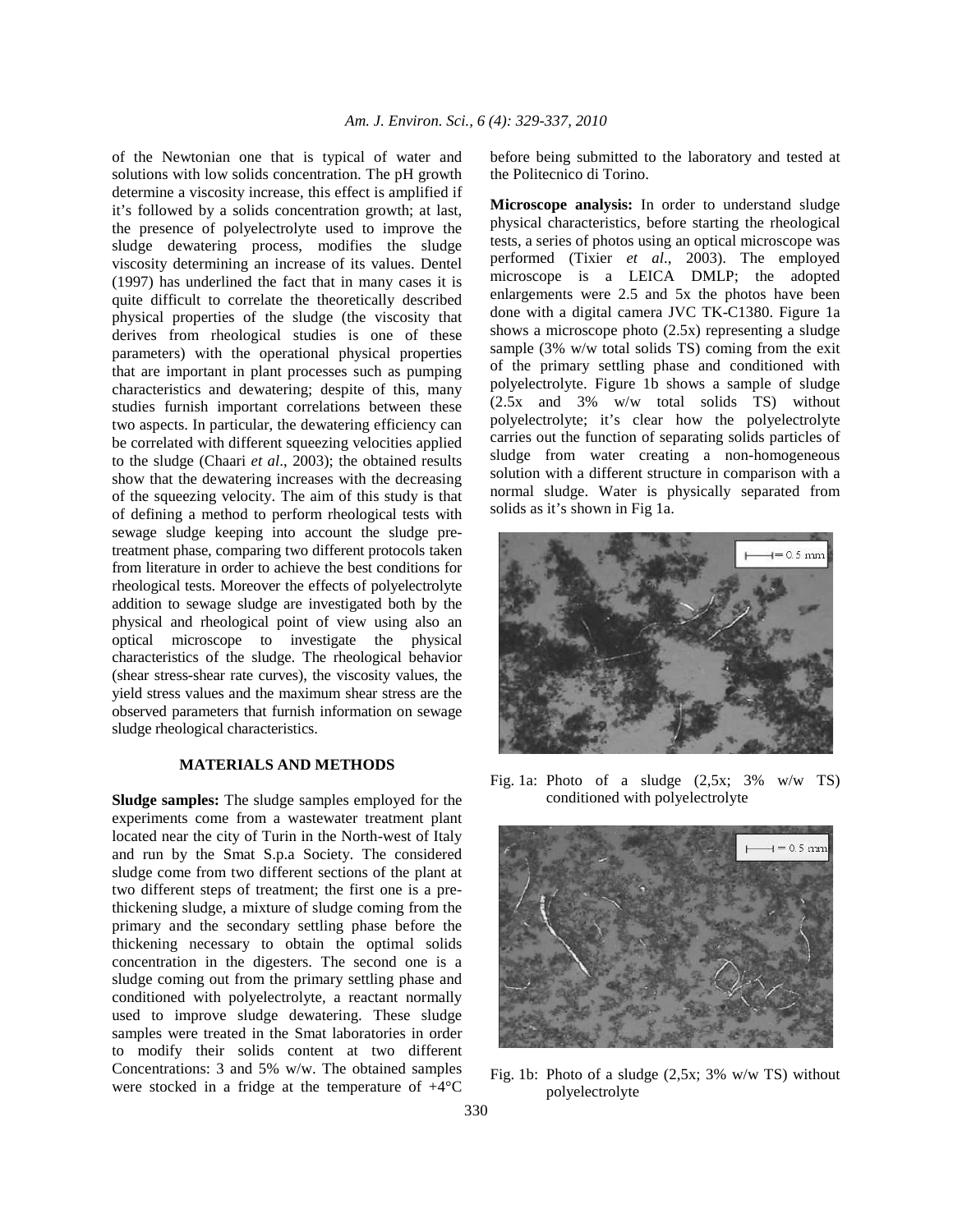Moreover, these photos show that sludge complexity is not only due to the fact that it is a dispersion made of (minimum) two phases (a liquid phase and a solid phase), but also to the fact that particles (solid phase) are heterogeneous both by the physical and by the dimensional point of view. In the sludge there are organic and mineral particles with a very different mechanical behavior; in addition there are particles with a much stretched shape made of organic materials that, during the tests, tend to twist themselves creating heterogeneity into the sample that could affect the measures of the rheological test.

**Rheological behavior:** The rheometer employed to perform laboratory tests is an Anton Paar Physica MCR 301 that works controlling torque with a sensibility of the bending moment and torsion angle respectively of 0.1  $\mu$ N·m e 1  $\mu$ rad. The used geometry is that of the coaxial cylinders with a fixed gap of 1.13 mm; this kind of test called rotational test is particularly suitable in case of low-viscosity liquids, polymer solutions emulsions and solid-in-liquid suspensions (Gupta, 2000) because the water remains in the sample without the possibility of being ejected as it happens in dynamic tests (cone-and-plate or plate-and-plate tests) especially at high shear rates. On the other hand, the tests must be performed immediately after having put the sample in the cylinder because the particles in the sludge tend to precipitate causing a particle size distribution and concentration between the cylinders (Seyssiecq *et al*., 2003); for this reason, sludge preconditioning with the thermostatic bath at the same temperature of the rheometer has been fundamental otherwise the sample would have been conditioned into the rheometer with some precipitation problems.

 The adopted test methods were two and are subsequently described.

**Protocol 1:** Double repeated ramp tests: Increase of the shear rate from 0-100 sec<sup>-1</sup> in 90 sec and return to 0 sec<sup>-1</sup> measuring at the same time the shear stress (PA) applied to the sludge. Immediately after the first test, a second one was performed with the same sludge sample in order to investigate its time-dependant properties and the effect of inner and outer factors as it will be illustrated later on.

**Protocol 2: step-tests:** Use of 8 fixed shear rates (0.9, 4.5, 15, 40.5, 67.5, 81, 135, 243 sec<sup>−</sup><sup>1</sup> ) (Lotito *et al*., 1997) for a time included between 300 and 100 sec in order to understand the time required by the sludge to reach a constant viscosity value at different shear rates.

 The number of samples to analyze was not decided before the execution of the tests, so, the reported results in this study have to be considered as typical, even though modest data dispersion has been noticed.

**Pre-treatments:** a thermostatic bath was employed to obtain a sludge constant temperature equal to +35°C and the rheometer cell too was conditioned to that temperature. This procedure has, as a consequence, the possibility of starting the rheological tests immediately after having put the sludge in the rheometer in order to avoid the sludge particles sedimentation that could affect the rheological test results. This temperature has been chosen because it is proper of an anaerobic digester operating in mesophyle conditions. A 500  $\mu$ m screen (32 mesh) was employed to sieve the sewage in order to eliminate a small part of the solid fraction before putting the sample into the rheometer. This solution (Lotito *et al*., 1997) was necessary because of the small distance between the coaxial cylinders of the rheometer (1.13 mm) and the presence in the sludge of few over-size particles that could damage the rheometer.

#### **RESULTS**

 In order to analyze the sludge rheological behavior, it's fundamental to consider a series of inner and outer factors that could play an important role during the rheological tests, this is particularly important when the investigated fluid is extremely heterogeneous. These factors have to be kept into account in order to furnish a correct data interpretation.

 The inner factors are due to the nature of the fluid, the main inner factors are TS percentage, dispersant phase viscosity, interactions among particles and among particles and fluid phase, particles shape and dimension. The outer factors are due to the test geometry and conditions. As it will be illustrated, both inner and outer factors are responsible of the rheological curves trend.

**Protocol 1, double repeated ramp test:** Figure 2a, b, 3a and b show the typical results of these tests; every graph has on the x-axis the values of shear rate ( $sec^{-1}$ ) and on the y-axis the values of shear stress (Pa); so the viscosity (Pa·s) can be simply obtained by the ratio between the shear stress and the shear rate. The non-Newtonian behavior of these fluids due to the nonlinearity of the curves is evident; the consequence is that the viscosity varies when the shear rate values change.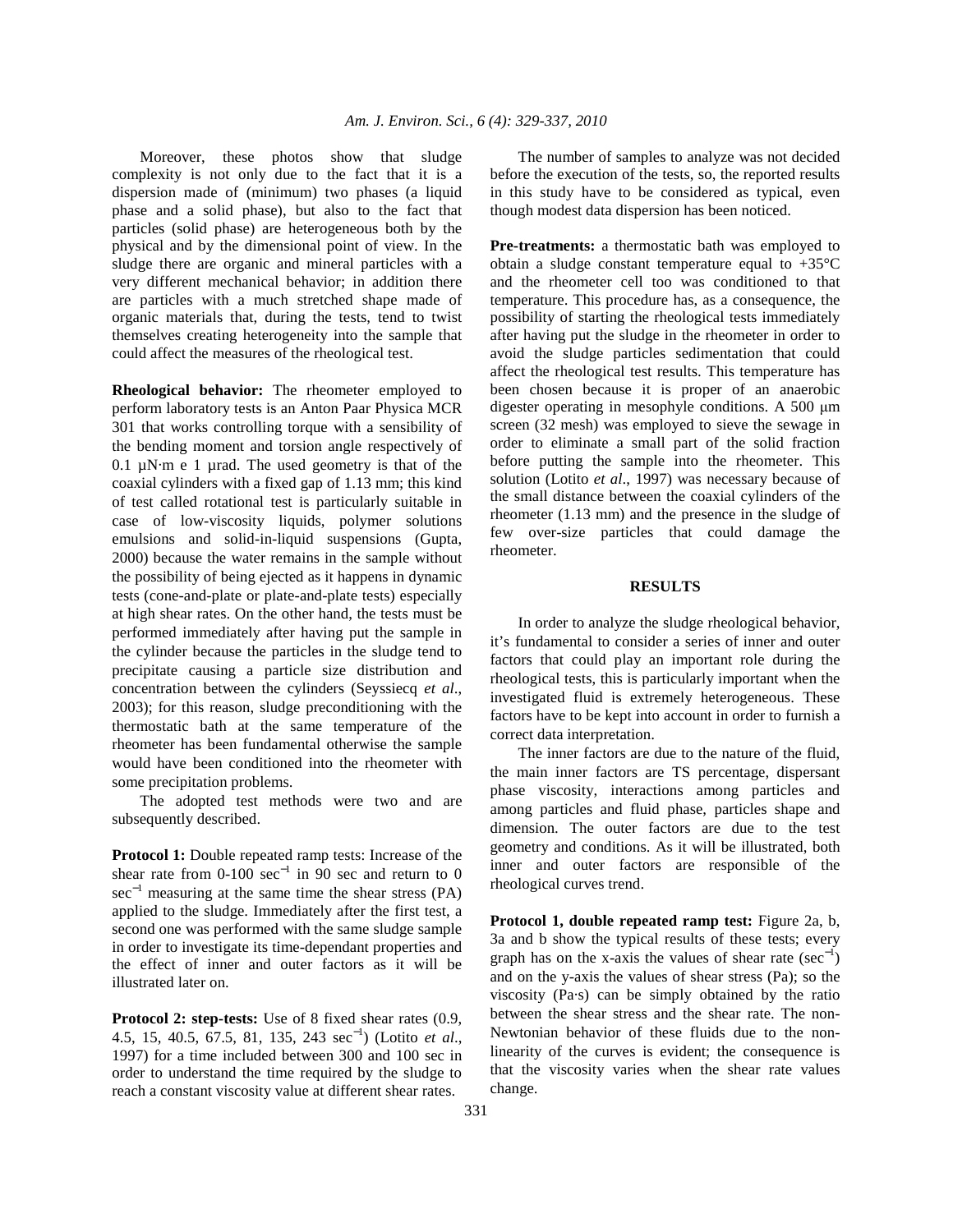

Fig. 2a: Double repeated ramp test results (3% TS sludge without polyelectrolyte)



Fig. 2b: Double repeated ramp test results (5% TS sludge without polyelectrolyte)



Fig. 3a: Double repeated ramp test results (3% TS sludge with polyelectrolyte)



Fig. 3b: Double repeated ramp test results (5% TS sludge with polyelectrolyte)

 In all the curves the presence of a yield stress is evident; this can be defined as the minimum stress that is necessary to apply to the sludge in order to reach flow conditions; moreover, this value grows up both with the increase of TS content and with the presence of polyelectrolyte. Water-particles and particle-particle connections are the reasons of this yield stress, in fact more particles means more connections and links that have to be disrupted. The sludge with polyelectrolyte shows a yield stress that is higher in comparison with that one of the sludge without polyelectrolyte; this is due to the fact that, besides of the links between water and particles, the polyelectrolyte has got a kind of binder effect towards the organic solid particles of sludge. Aggregates of organic particles are formed and have to be disrupted in order to move the sludge. The presence of these aggregates is also important in order to explain the reasons of the shear stress peak that occurs after the yield stress at low shear rate values in case of sludge with polyelectrolyte. After the disruption, the polyelectrolyte effect vanishes and the viscosity rapidly decreases.

 All the phenomena that have been explained can be associated to inner factors, therefore, to factors that are directly connected to sludge characteristics.

 The influence of outer factors is also evident in some graphs, especially in that one concerning the sludge with polyelectrolyte. After the quick reduction of viscosity that occurs after the maximum shear stress, a new increase of the shear stress and than a phase of quite constant values can be noticed. This is not a normal behavior of a fluid, the particular flow conditions into the cylinder may be considered responsible of this trend.

 Finally, it's important to notice that increasing the TS content and introducing polyelectrolyte, the gap between the curves of ramp-up and ramp-down becomes higher and higher. The 3% sludge without polyelectrolyte presents an almost perfect overlap between the two curves, in all the other cases the increasing curve is above the decreasing one. This fact can only be due to particles reorganization and orientation that occur during the test.

 After every test made on a sample of sludge, a new test was performed on the same sample immediately after the first one. So, every sample was tested two times; this procedure has permitted to analyze in a better way the effects of inner and outer factors, as mentioned before. Figure 4a, b, 5a and b show these results; in the same graph are represented both the curves of the main test (primary) and those of the repeated one (secondary).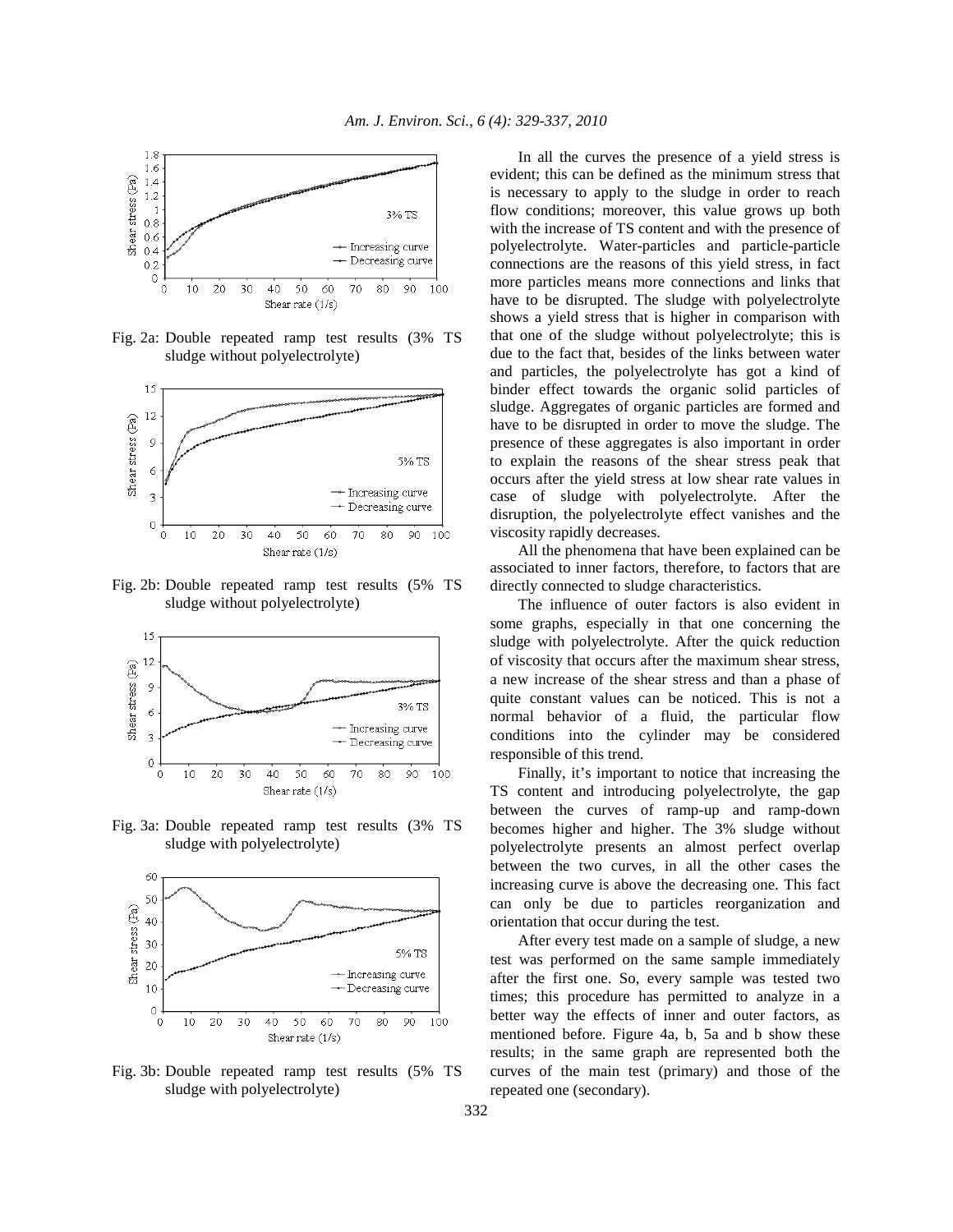

Fig. 4a: Double repeated ramp test results (3% TS sludge without polyelectrolyte; primary and secondary test)



Fig. 4b: Double repeated ramp test results (5% TS sludge without polyelectrolyte; primary and secondary test)



Fig. 5a: Double repeated ramp test results (3% TS sludge with polyelectrolyte; primary and secondary test)

 It's evident that, in the case of 3% sludge without polyelectrolyte, all the curves are very close one to the other, without gap. This means that time-dependant factors, not specifically investigated in this study, may be excluded. In all the other cases, the curves of the already employed samples (secondary test) are translated toward the bottom: the measured values of the shear stress, at the same conditions of shear rate, are lower in the second test than in the first one. This fact is the consequence of the agglomerated particles disruption that occurs during the first test.



Fig. 5b: Double repeated ramp test results (5% TS sludge with polyelectrolyte; primary and secondary test)

 Time-dependant factors and particles reorganization are responsible of the difference between the increasing and the decreasing shear rate curves, as it may be noticed in the graphs. This difference is less evident during the second test. In addition, yield stress values are lower during the second test, especially for the sludge with polyelectrolyte; this is a further consideration concerning the disruption of the link among particles and polyelectrolyte (when it's present).

 In all the rheograms, but in particular in that one of the sludge with polyelectrolyte, the increasing shear rates curves maintain their particular trend with a double flexure, the outer factors due to the geometry and conditions are still effective, while it can be noticed a pronounced decrease of the initial maximum value of shear stress. This is an other consequence of the particles disruption; in fact the polyelectrolyte hasn't the time to re-agglomerate sludge particles between the first and the second test. Inner factors and outer factors, timedependant behavior and tixotropy are all factors that occur during a rheological test, they play an important role and in many cases their actions and interactions are very difficult to demonstrate, separate and recognize.

**Protocol, 2 step-tests:** Typical results of this kind of tests are shown in Fig. 7a, b, 8a and b. As said before, 8 values of shear rates have been used and kept constant for a certain time between 100 and 300 sec. Figure 6 illustrates a typical obtained rheogram with the employed shear rates values. Each single part of the curves in Fig. 7a, b, 8a and b, represents the viscosity values at a certain value of shear rate (from  $0.9$ -243 sec<sup>-1</sup>) while the discontinuities between every part of the curves are due to the change of shear rate.

 This protocol gives directly the viscosity values calculated as the ratio between the measured shear stress and the adopted shear rate; even though it's not possible to investigate the time-dependant factors that have been shown in the previous protocol, in this case the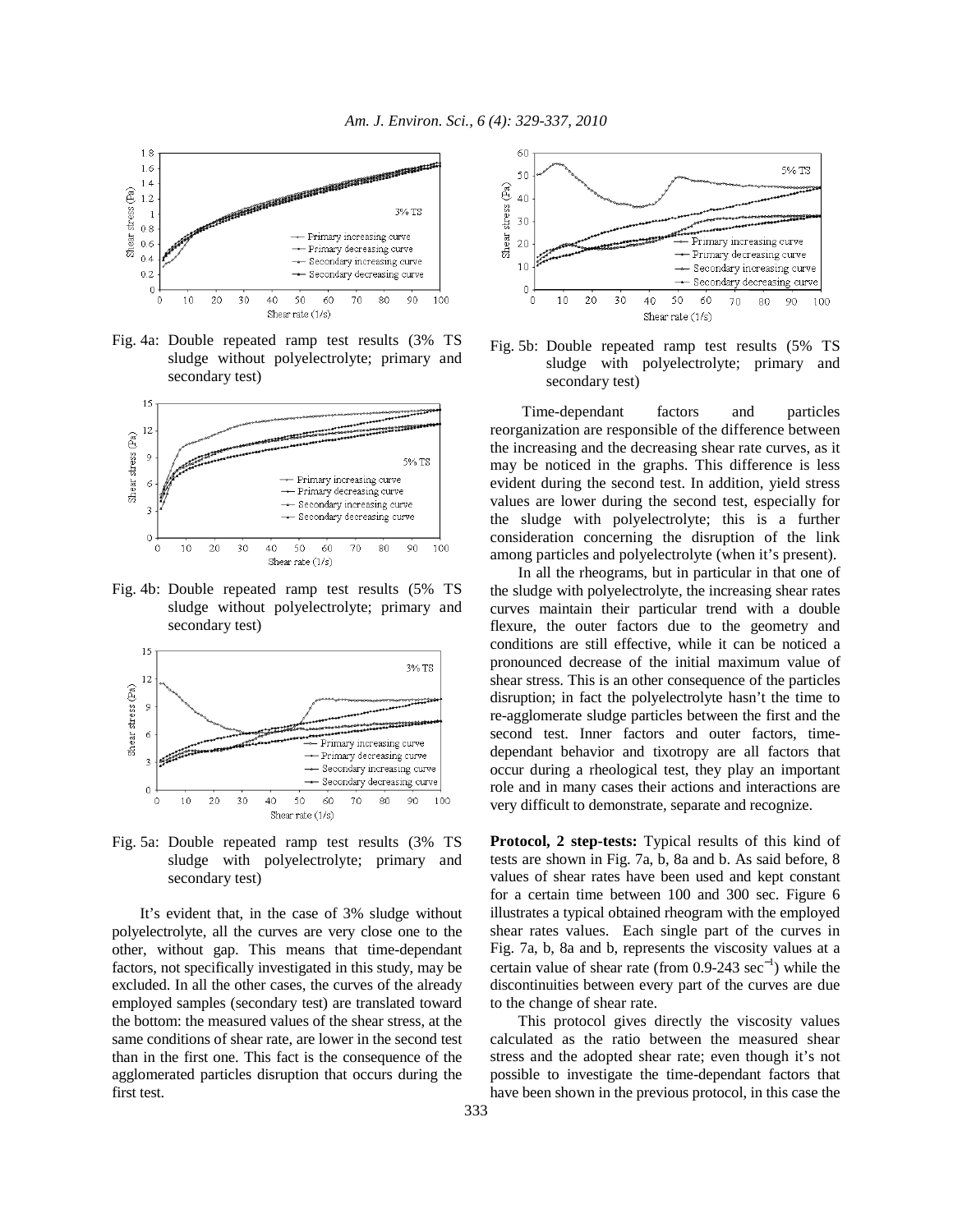viscosity values are measurable at each step of shear rate. These values correspond to the steady state conditions reached by the sludge at the end of every step.

 Outer factors are responsible of viscosity variations that occurs especially at low shear rates when the flow is not constant; the necessary time used to reach steady state conditions is less and less high increasing the shear rates.

 As in the previous protocol, the viscosity values decrease increasing the shear rates, but the comparison between the observed viscosity values, measured with the two different protocols, is interesting. For protocol 1, it is necessary to distinguish between viscosity values measured increasing the shear rates (protocol 1a) and those ones measured decreasing the shear rates (protocol 1b). Table 1 and 2 report all the measured viscosity values, in particular, Table 1 shows the values obtained for increasing shear rates, while Table 2 shows the values obtained for decreasing shear rates.



Fig. 6: Example of step-test results



Fig. 7a: Step-test results (3% TS sludge without polyelectrolyte)



Fig. 7b: Step-test results (5% TS sludge without polyelectrolyte)

| Table 1: Comparison between viscosity values measured in protocol 1a and protocol 2 |  |  |  |  |  |  |  |  |  |
|-------------------------------------------------------------------------------------|--|--|--|--|--|--|--|--|--|
|-------------------------------------------------------------------------------------|--|--|--|--|--|--|--|--|--|

|                           | 3% TS                                                                          |       |          | 5% TS                                   |                                             |       |
|---------------------------|--------------------------------------------------------------------------------|-------|----------|-----------------------------------------|---------------------------------------------|-------|
| Shear rate ( $sec^{-1}$ ) | Viscosity (Pa·s)<br>Viscosity (Pa $\cdot$ s)<br>Protocol 1a<br>Protocol 2<br>Δ |       |          | Viscosity (Pa $\cdot$ s)<br>Protocol 1a | Viscosity (Pa $\cdot$ s)<br>Protocol 2<br>Δ |       |
| Without polyelectrolyte   |                                                                                |       |          |                                         |                                             |       |
| 0.9                       |                                                                                | 0.145 |          |                                         | 4.218                                       |       |
| 4.5                       | 0.088                                                                          | 0.102 | $-0.014$ | 1.602                                   | 1.040                                       | 0.562 |
| 15                        | 0.054                                                                          | 0.052 | 0.002    | 0.705                                   | 0.563                                       | 0.142 |
| 40.5                      | 0.029                                                                          | 0.027 | 0.002    | 0.322                                   | 0.226                                       | 0.096 |
| 67.5                      | 0.021                                                                          | 0.020 | 0.001    | 0.204                                   | 0.137                                       | 0.067 |
| 81                        | 0.019                                                                          | 0.018 | 0.001    | 0.172                                   | 0.113                                       | 0.059 |
| 135                       |                                                                                | 0.013 |          |                                         | 0.077                                       |       |
| 243                       |                                                                                | 0.010 | ٠        |                                         | 0.055                                       |       |
| With polyelectrolyte      |                                                                                |       |          |                                         |                                             |       |
| 0.9                       |                                                                                | 4.472 |          |                                         | 27.080                                      |       |
| 4.5                       | 2.404                                                                          | 0.985 | 1.419    | 10.360                                  | 6.404                                       | 3.956 |
| 15                        | 0.539                                                                          | 0.309 | 0.230    | 2.916                                   | 1.133                                       | 1.783 |
| 40.5                      | 0.154                                                                          | 0.138 | 0.016    | 1.002                                   | 0.525                                       | 0.477 |
| 67.5                      | 0.144                                                                          | 0.086 | 0.058    | 0.573                                   | 0.285                                       | 0.288 |
| 81                        | 0.120                                                                          | 0.072 | 0.048    | 0.472                                   | 0.221                                       | 0.251 |
| 135                       |                                                                                | 0.048 |          |                                         | 0.138                                       |       |
| 243                       |                                                                                | 0.030 |          |                                         | 0.087                                       |       |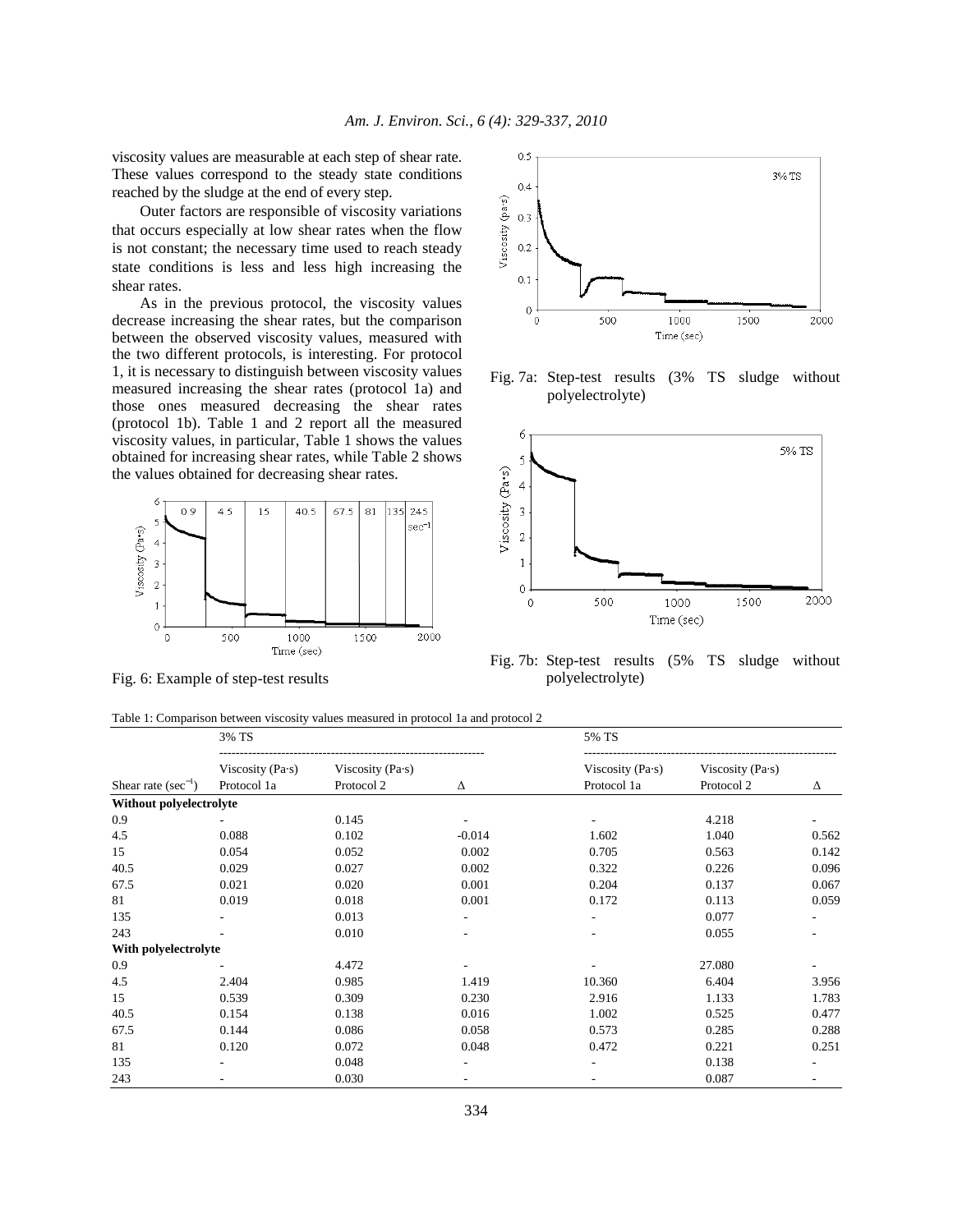|                          | 3% TS                                                |            |                          | 5% TS            |                          |          |
|--------------------------|------------------------------------------------------|------------|--------------------------|------------------|--------------------------|----------|
|                          | Viscosity (Pa $\cdot$ s)<br>Viscosity (Pa $\cdot$ s) |            |                          | Viscosity (Pa·s) | Viscosity (Pa $\cdot$ s) |          |
| Shear rate $(\sec^{-1})$ | Protocol 1b                                          | Protocol 2 | Δ                        | Protocol 1b      | Protocol 2               | Δ        |
| Without polyelectrolyte  |                                                      |            |                          |                  |                          |          |
| 0.9                      |                                                      | 0.145      |                          |                  | 4.218                    |          |
| 4.5                      | 0.127                                                | 0.102      | 0.025                    | 1.498            | 1.040                    | 0.458    |
| 15                       | 0.054                                                | 0.052      | 0.002                    | 0.603            | 0.563                    | 0.040    |
| 40.5                     | 0.029                                                | 0.027      | 0.002                    | 0.273            | 0.226                    | 0.047    |
| 67.5                     | 0.021                                                | 0.020      | 0.001                    | 0.186            | 0.137                    | 0.049    |
| 81                       | 0.019                                                | 0.018      | 0.001                    | 0.164            | 0.113                    | 0.051    |
| 135                      |                                                      | 0.013      | $\overline{\phantom{a}}$ | ۰                | 0.077                    |          |
| 243                      |                                                      | 0.010      |                          |                  | 0.055                    |          |
| With polyelectrolyte     |                                                      |            |                          |                  |                          |          |
| 0.9                      |                                                      | 4.472      |                          |                  | 27.080                   |          |
| 4.5                      | 0.855                                                | 0.985      | $-0.130$                 | 3.840            | 6.404                    | $-2.564$ |
| 15                       | 0.336                                                | 0.309      | 0.027                    | 1.387            | 1.133                    | 0.254    |
| 40.5                     | 0.165                                                | 0.138      | 0.027                    | 0.737            | 0.525                    | 0.212    |
| 67.5                     | 0.118                                                | 0.086      | 0.032                    | 0.537            | 0.285                    | 0.252    |
| 81                       | 0.108                                                | 0.072      | 0.036                    | 0.492            | 0.221                    | 0.271    |
| 135                      |                                                      | 0.048      |                          |                  | 0.138                    |          |
| 243                      |                                                      | 0.030      |                          |                  | 0.087                    |          |

*Am. J. Environ. Sci., 6 (4): 329-337, 2010* 

Table 2: Comparison between viscosity values measured in protocol 1b and protocol 2



Fig. 8a: Step-test results (3% TS sludge with polyelectrolyte)



Fig. 8b: Step-test results (5% TS sludge with polyelectrolyte)

#### **DISCUSSION**

 Table 1 and 2 report all the data obtained with the two different test protocols; in particular these tables are necessary to understand what the differences between the two protocols are in terms of measured viscosity.

 Concerning Table 1, the measured viscosity values are of the same order of magnitude, but the differences  $(\Delta =$  protocol 1-protocol 2) between the two protocols change either with the sludge or with the shear rate. In general, protocol 1a gives viscosity values that are higher than protocol 2. This is due to the fact that viscosity values measured with protocol 1 are not that of the sludge in steady state conditions as the values gathered in protocol 2 at the end of every shear rate step. In addition, this difference is less important when the shear rate is higher.

 Considering the viscosity values gathered with protocol 1b in comparison with those ones of protocol 2, a further reduction of the differences between viscosity values is evident especially for the sludge with polyelectrolyte; at low shear rates an inversion of this tendency can be noticed, with higher measured viscosities for protocol 1b than for protocol 2. In all the examined cases, over 15  $sec^{-1}$  the differences between viscosities are lower than 0.5 Pa·s, only for shear rates lower than 15 sec<sup>-1</sup> these differences are higher than 1 Pa·s. At last, the measured viscosities in protocol 1 decrease passing from increasing shear rates to decreasing shear rates (comparison between Table 1 and 2). As said before, this fact is directly correlated to time-dependant factors and inner factors. In order to give further information about viscosity values measured with protocol 2 at the end of every step at constant shear rate, an interpolation of these data by means of a power law model taken from literature (Coussot, 2005; Gupta, 2000; Larson, 1999; Barnes *et al*., 1989; Macosko, 1994) has been performed.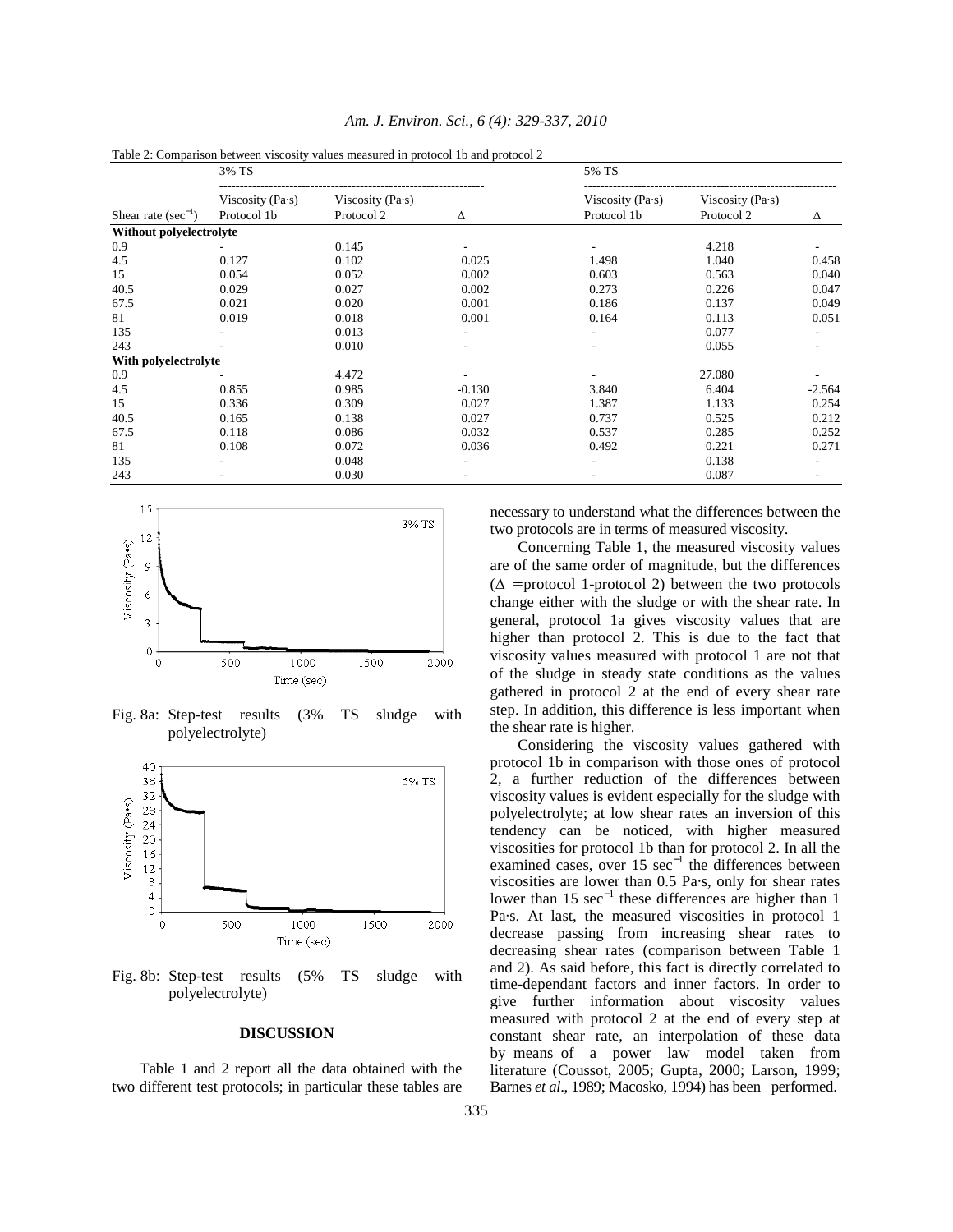| Table 5. Adopted model results |       |                         |                      |        |  |  |
|--------------------------------|-------|-------------------------|----------------------|--------|--|--|
|                                |       | Without polyelectrolyte | With polyelectrolyte |        |  |  |
|                                |       |                         |                      |        |  |  |
|                                | 3% TS | 5% TS                   | 3% TS                | 5% TS  |  |  |
|                                | 0.148 | 3.535                   | 4.051                | 24.824 |  |  |
| n                              | 0.579 | 0.233                   | 0.062                | 0.002  |  |  |
| $R^2$                          | 0.977 | 0.999                   | 0.999                | 0.999  |  |  |

Table 3: Adopted model results

The adopted model is:

$$
\eta = k \cdot \dot{\gamma}^{(n-1)}
$$

where, k and n are two parameters representing respectively the sludge thickness rate and the sludge dependence rate by shear rate variations.

The Table 3 shows the obtained results.

In all the analyzed samples the  $R^2$  values are very close to 1, this means that the model have a good consistency and that the relationship between the viscosity and the shear rate is well represented by the applied power law model.

 Considering k and n parameters, k values increase with increasing the TS content and with the presence of polyelectrolyte, while n values decrease. This means that, increasing the TS content and using polyelectrolyte, the sludge thickness grows up and its behavior in flow conditions becomes more sensitive to shear rate variations.

#### **CONCLUSION**

 In this study the rheological behavior of four different kind of sludge was analyzed using two test protocols. First of all, important and complementary information about sewage sludge behavior in flow conditions have been gained and the adopted protocols have furnished similar results. This fact is also the consequence of a correct preconditioning procedure which has guaranteed a constant feed to the rheometer, controlling the main parameters that are responsible of viscosity changes in fluids. Sewage sludge are a very complex suspension, so it's necessary to take in account many different factors that could be responsible of the curve trends reported in the rheograms; in particular both inner and outer factors typical of the sludge characteristics and of the test geometry and conditions were considered. Moreover, the preliminary microscope analysis has furnished a fundamental basis in order to understand the sludge rheological behavior and to take in account the phenomena of particles aggregation, aggregates disruption and particles orientation that occur when a sludge conditioned with polyelectrolyte is tested. The viscosity values gathered by means of the

two protocols are of the same order of magnitude; only at low shear rates a certain difference may be appreciated but this one is reduced considering only the viscosity values from the decreasing shear rate curves in protocol 1. In general, the viscosity grows up increasing the sludge TS content and this effect is more evident when polyelectrolyte is added. In order to complete the work, a power law model has been used to investigate the relationship between viscosities and shear rate values obtained by the tests. At last, rheology may be considered as an innovative and useful way to study sewage sludge characteristics, giving important information about the sludge behavior in certain flow conditions, especially when some parameters are changed. The TS content and the presence of polyelectrolyte are two of these parameters; in particular the TS content has a great importance both in designing and in managing a sewage sludge plant. In every part of the plant where the sludge is moved, the viscosity is fundamental and it may be considered as a parameter useful to understand the sludge resistance to the movement: rheology could be an interesting way to improve plant performances.

## **REFERENCES**

- Barnes, H.A., J.F. Hutton and K. Walters, 1989. An Introduction to Rheology. 1st Edn., Elsevier, Netherlands, ISBN: 13: 978-0444871404, pp: 210.
- Chaari, F., G. Racineux, A. Poitouand and M. Chaouche, 2003. Rheological behavior of sewage sludge and strain-induced dewatering. Reol. Acta, 42: 273-279. DOI: 10.1007/s00397-002-0276-5
- Coussot, P., 2005. Rheometry of Pastes, Suspensions and Granular Materials. Applications in industry and environment. 10th Edn., Wiley-Interscience, New Jersey, USA., ISBN: 13: 978-0471653691, pp: 291.
- Dentel, S.K., 1997. Evaluation and role of rheological properties in sludge management. Water Sci. Technol., 36: 1-8. DOI: 10.1016/S0273- 1223(97)00662-8
- Forster, C.F., 2002. The rheological and physicochemical characteristics of sewage sludges. Enz. Microbial. Technol., 30: 340-345. DOI: 10.1016/S0141-0229(01)00487-2
- Guibaud, G., P. Dollet, N. Tixier, C. Dagot and M. Baudu, 2004. Characterization of the evolution of activated sludges using rheological measurements. Process Biochem., 39: 1803-1810. DOI: 10.1016/j.procbio.2003.09.002